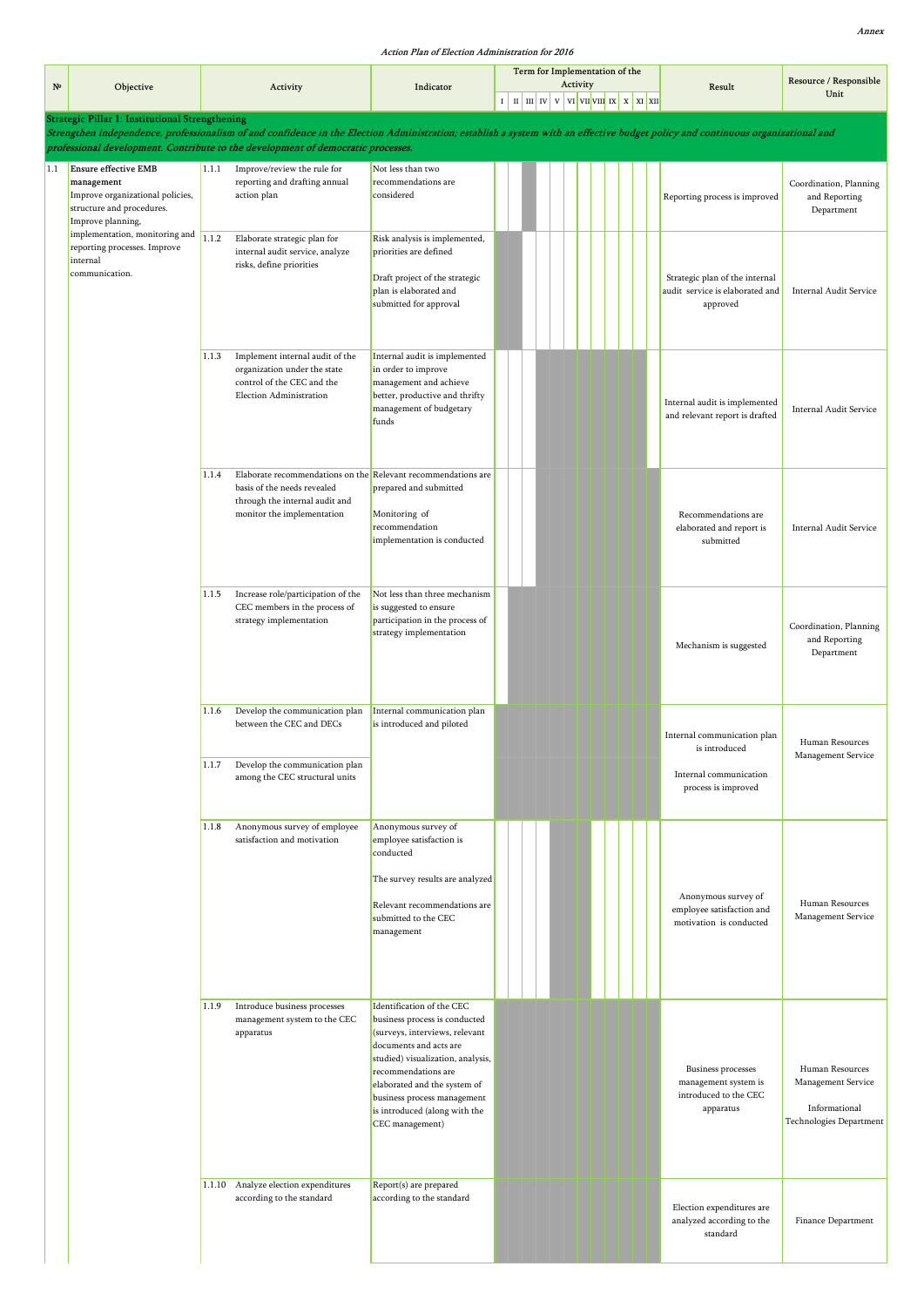|             |                                                                                                                                                                           |        |                                                                                                                            |                                                                                                                     |         |  |                        | Term for Implementation of the                                                       |  |  |                                                                                               |                                                                                              |
|-------------|---------------------------------------------------------------------------------------------------------------------------------------------------------------------------|--------|----------------------------------------------------------------------------------------------------------------------------|---------------------------------------------------------------------------------------------------------------------|---------|--|------------------------|--------------------------------------------------------------------------------------|--|--|-----------------------------------------------------------------------------------------------|----------------------------------------------------------------------------------------------|
| $N^{\circ}$ | Objective                                                                                                                                                                 |        | Activity                                                                                                                   | Indicator                                                                                                           |         |  |                        | Activity                                                                             |  |  | Result                                                                                        | Resource / Responsible<br>Unit                                                               |
|             |                                                                                                                                                                           |        |                                                                                                                            |                                                                                                                     | $\bf I$ |  | $\ $ II $\ $ IV $\ $ V | $\overline{v}$ vi $\overline{v}$ vi $\overline{v}$ x $\overline{x}$ x $\overline{x}$ |  |  |                                                                                               |                                                                                              |
|             |                                                                                                                                                                           | 1.1.11 | Improve financial management,<br>accounting, and inventory<br>accounting process at the DECs                               | Guideline/instruction is<br>elaborated<br>Relevant training is conducted                                            |         |  |                        |                                                                                      |  |  | Financial management is<br>improved at the DECs                                               | Finance Department                                                                           |
|             |                                                                                                                                                                           | 1.1.12 | Update the correspondence rule $at$ The correspondence rule is in<br>the Election Administration                           | compliance with the legislation<br>and various normative acts /<br>legal acts                                       |         |  |                        |                                                                                      |  |  | The correspondence rule is<br>updated at the Election<br>Administration                       | Registration and<br>Administrative<br>Department                                             |
|             |                                                                                                                                                                           | 1.1.13 | Digitalize the original documents<br>at the CEC archive, integrate<br>documents in electronic archive<br>program           | Number of the digitalized<br>documents integrated in the<br>program equals to<br>approximately 3000 documents       |         |  |                        |                                                                                      |  |  | Electronic archive programs is<br>updated                                                     | Registration and<br>Administrative<br>Department                                             |
|             |                                                                                                                                                                           | 1.1.14 | Create electronic database of the<br>election contestant political parties archive are processed                           | The documents at the CEC<br>Electronic database on political<br>parties is created                                  |         |  |                        |                                                                                      |  |  | Electronic database of the<br>election contestant political<br>parties is created             | Registration and<br>Administrative<br>Department<br>Informational<br>Technologies Department |
|             |                                                                                                                                                                           | 1.1.15 | Elaborate the documents on<br>informational assets management                                                              | Document is elaborated                                                                                              |         |  |                        |                                                                                      |  |  | The documents on<br>informational assets<br>management process is<br>elaborated               | <b>Information Security</b><br>Manager                                                       |
|             |                                                                                                                                                                           |        | 1.1.16 Elaborate the informational<br>security policy document                                                             | Document is elaborated                                                                                              |         |  |                        |                                                                                      |  |  | Informational security policy<br>is elaborated                                                | <b>Information Security</b><br>Manager                                                       |
| 1.2         | Human resources development 1.2.1<br>Introduce modern system of HR<br>management, increase<br>professional capacity of staff,<br>ensure efficient working<br>environment. |        | Develop system for vocational<br>training of staff                                                                         | Training methodology is<br>elaborated<br>Annual plan of trainings is<br>elaborated<br>Number of conducted trainings |         |  |                        |                                                                                      |  |  | Qualification of election<br>administration employees is<br>increased                         | Human Resources<br>Management Service                                                        |
|             |                                                                                                                                                                           | 1.2.2  | Improve and conduct the<br>orientation program for the new<br>CEC staff and interns                                        | Orientation program is<br>improved                                                                                  |         |  |                        |                                                                                      |  |  | Orientation program is<br>established                                                         | Human Resources<br>Management Service                                                        |
|             |                                                                                                                                                                           | 1.2.3  | Establish the system of evaluating<br>effectiveness of the conducted<br>trainings for the Election<br>Administration staff | Evaluation system of<br>conducted training's<br>effectiveness is elaborated and<br>established                      |         |  |                        |                                                                                      |  |  | System of evaluation of<br>conducted training's<br>effectiveness is established               | Human Resources<br>Management Service                                                        |
|             |                                                                                                                                                                           | 1.2.4  | Monitoring and evaluation of the<br>election trainings of the election<br>administration (DEC, PEC) and<br>stakeholders    | Monitoring and evaluation<br>plan of election trainings is<br>elaborated<br>Monitoring is implemented               |         |  |                        |                                                                                      |  |  | According to the plan<br>monitoring and evaluation of<br>election trainings is<br>implemented | CEC Training Center                                                                          |
|             |                                                                                                                                                                           | 1.2.5  | Certification of election<br>administration staff                                                                          | Not less than one certification<br>exam is conducted                                                                |         |  |                        |                                                                                      |  |  | Number of certified election<br>administration staff is<br>increased                          | CEC Training Center                                                                          |
|             |                                                                                                                                                                           |        |                                                                                                                            |                                                                                                                     |         |  |                        |                                                                                      |  |  |                                                                                               |                                                                                              |

H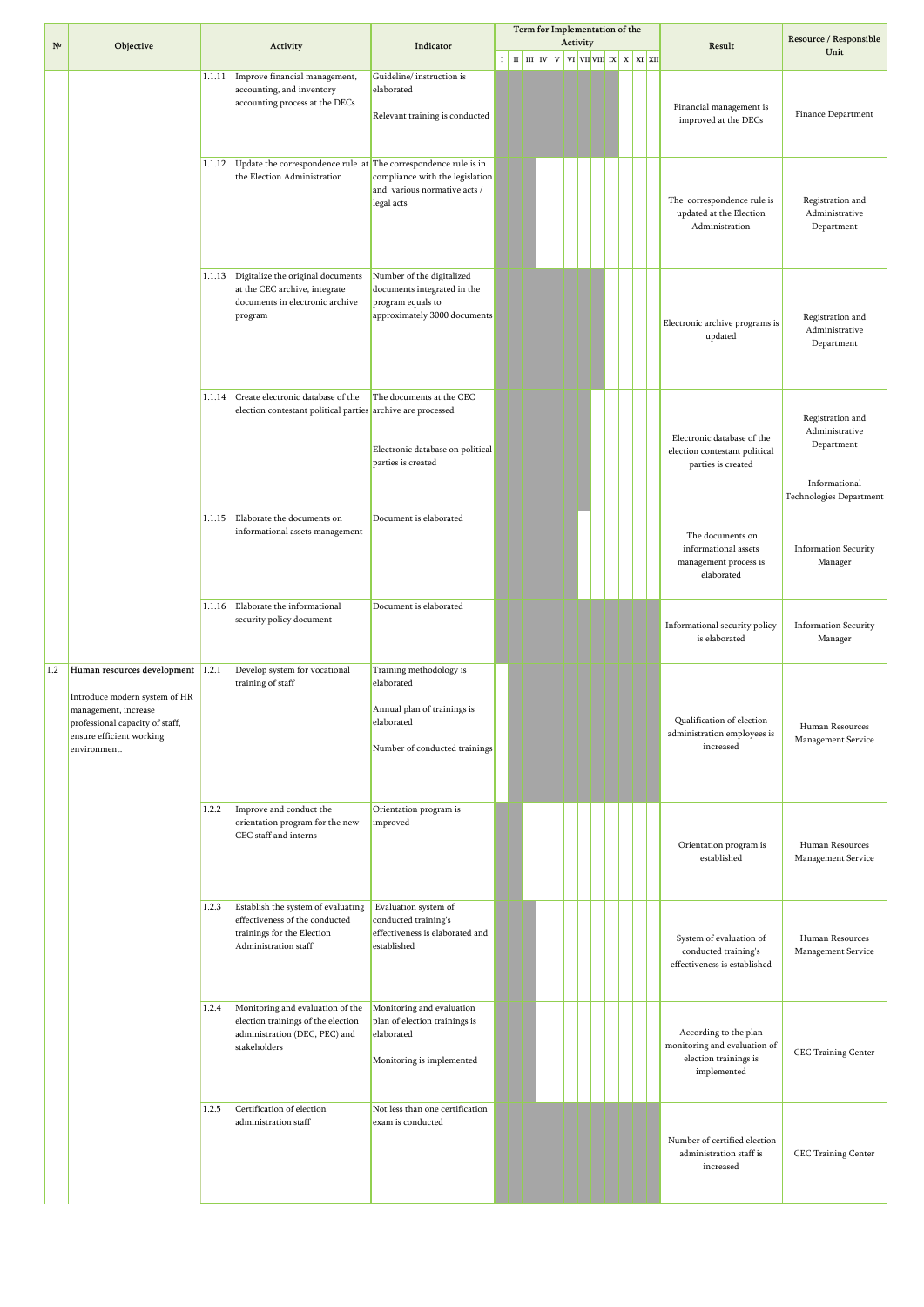| Activity<br>$N^{\Omega}$<br>Objective<br>Activity<br>Indicator<br>Result<br>Unit<br>$\mathbb{H}$ $\mathbb{H}$ $\mathbb{W}$ $\mathbb{V}$ $\mathbb{V}$<br>$\mathbf{v}$ i vii vii $\mathbf{v}$ i x $\mathbf{x}$ xi xii<br>$\;$ I<br>1.2.6<br>Elaborate document (guidelines)<br>Document (guidelines) on<br>for DEC on correspondence and<br>correspondence and election<br>election registrations, conduct<br>registration for the DECs is<br>workshops with DECs<br>elaborated<br>Correspondence and election<br>registration process of the<br>Workshops for the DEC<br>DECs is improved<br>members are conducted<br>1.2.7<br>Conduct trainings on legal writing Training methodology is<br>for the DEC Chairpersons and<br>defined<br>Secretaries<br>Qualification of the DEC<br>Number of training<br>Chairpersons and Secretaries<br>Participants<br>in drafting the legal<br>documents is improved<br>1.2.8<br>Conduct training on media<br>Training methodology is<br>relations for DEC members<br>defined<br>Not less than 70 DEC members<br>are trained<br>DEC members' qualification<br>in media relations is improved<br>1.2.9<br>Elaborate instructions for ensuring Instructions for informational<br><b>Information Security</b><br>security is elaborated<br>informational security and<br>conduct trainings<br>Employees are informed about<br>Training is conducted for<br>the informational security<br>employees<br>1.2.10<br>Participate in/conduct<br>conferences and workshops<br>Number of conferences and<br>Back to office reports are<br>workshops abroad<br>prepared<br>1.2.11<br>Number of international<br>Organize/ participate in<br>international observation missions monitoring missions<br>Report of international<br>monitoring missions is<br>prepared<br>Ensure VPN support at the DECs<br>1.3<br>Improve infrastructure<br>1.3.1<br>VPN support is ensured at 10<br>DECs<br>VPN support is available at<br>Develop modern infrastructure<br>the DECs<br>and utilize innovative<br>information technologies.<br>1.3.2<br>Study the capacity of using<br>Study document is elaborated<br>electronic treasury software on<br>DEC level<br>Possibility of using electronic<br>treasury software on DEC<br>level is studied<br>Implement not less than 5<br>1.3.3<br>Improve election administration<br>infrastructure<br>projects for improving the<br>infrastructure of the CEC<br>administrative premises<br>Election Administration<br>Number or repaired DEC<br>infrastructure is improved<br>premises<br>Not less than 800 election<br>Work with local self-government<br>1.3.4<br>bodies on a regular<br>precincts are adapted<br>basis to adapt PECs<br>Number of adapted election<br>precincts is increased |  |  |  |  |  | Term for Implementation of the |  |  |  |                                                                                                              |
|------------------------------------------------------------------------------------------------------------------------------------------------------------------------------------------------------------------------------------------------------------------------------------------------------------------------------------------------------------------------------------------------------------------------------------------------------------------------------------------------------------------------------------------------------------------------------------------------------------------------------------------------------------------------------------------------------------------------------------------------------------------------------------------------------------------------------------------------------------------------------------------------------------------------------------------------------------------------------------------------------------------------------------------------------------------------------------------------------------------------------------------------------------------------------------------------------------------------------------------------------------------------------------------------------------------------------------------------------------------------------------------------------------------------------------------------------------------------------------------------------------------------------------------------------------------------------------------------------------------------------------------------------------------------------------------------------------------------------------------------------------------------------------------------------------------------------------------------------------------------------------------------------------------------------------------------------------------------------------------------------------------------------------------------------------------------------------------------------------------------------------------------------------------------------------------------------------------------------------------------------------------------------------------------------------------------------------------------------------------------------------------------------------------------------------------------------------------------------------------------------------------------------------------------------------------------------------------------------------------------------------------------------------------------------------------------------------------------------------------------------|--|--|--|--|--|--------------------------------|--|--|--|--------------------------------------------------------------------------------------------------------------|
|                                                                                                                                                                                                                                                                                                                                                                                                                                                                                                                                                                                                                                                                                                                                                                                                                                                                                                                                                                                                                                                                                                                                                                                                                                                                                                                                                                                                                                                                                                                                                                                                                                                                                                                                                                                                                                                                                                                                                                                                                                                                                                                                                                                                                                                                                                                                                                                                                                                                                                                                                                                                                                                                                                                                                      |  |  |  |  |  |                                |  |  |  | Resource / Responsible                                                                                       |
|                                                                                                                                                                                                                                                                                                                                                                                                                                                                                                                                                                                                                                                                                                                                                                                                                                                                                                                                                                                                                                                                                                                                                                                                                                                                                                                                                                                                                                                                                                                                                                                                                                                                                                                                                                                                                                                                                                                                                                                                                                                                                                                                                                                                                                                                                                                                                                                                                                                                                                                                                                                                                                                                                                                                                      |  |  |  |  |  |                                |  |  |  |                                                                                                              |
|                                                                                                                                                                                                                                                                                                                                                                                                                                                                                                                                                                                                                                                                                                                                                                                                                                                                                                                                                                                                                                                                                                                                                                                                                                                                                                                                                                                                                                                                                                                                                                                                                                                                                                                                                                                                                                                                                                                                                                                                                                                                                                                                                                                                                                                                                                                                                                                                                                                                                                                                                                                                                                                                                                                                                      |  |  |  |  |  |                                |  |  |  | Registration and<br>Administrative<br>Department                                                             |
|                                                                                                                                                                                                                                                                                                                                                                                                                                                                                                                                                                                                                                                                                                                                                                                                                                                                                                                                                                                                                                                                                                                                                                                                                                                                                                                                                                                                                                                                                                                                                                                                                                                                                                                                                                                                                                                                                                                                                                                                                                                                                                                                                                                                                                                                                                                                                                                                                                                                                                                                                                                                                                                                                                                                                      |  |  |  |  |  |                                |  |  |  | Legal Department                                                                                             |
|                                                                                                                                                                                                                                                                                                                                                                                                                                                                                                                                                                                                                                                                                                                                                                                                                                                                                                                                                                                                                                                                                                                                                                                                                                                                                                                                                                                                                                                                                                                                                                                                                                                                                                                                                                                                                                                                                                                                                                                                                                                                                                                                                                                                                                                                                                                                                                                                                                                                                                                                                                                                                                                                                                                                                      |  |  |  |  |  |                                |  |  |  | Human Resources<br>Management Service<br><b>Electoral Processes</b><br>Management Department                 |
|                                                                                                                                                                                                                                                                                                                                                                                                                                                                                                                                                                                                                                                                                                                                                                                                                                                                                                                                                                                                                                                                                                                                                                                                                                                                                                                                                                                                                                                                                                                                                                                                                                                                                                                                                                                                                                                                                                                                                                                                                                                                                                                                                                                                                                                                                                                                                                                                                                                                                                                                                                                                                                                                                                                                                      |  |  |  |  |  |                                |  |  |  | <b>Public Relations</b><br>Department                                                                        |
|                                                                                                                                                                                                                                                                                                                                                                                                                                                                                                                                                                                                                                                                                                                                                                                                                                                                                                                                                                                                                                                                                                                                                                                                                                                                                                                                                                                                                                                                                                                                                                                                                                                                                                                                                                                                                                                                                                                                                                                                                                                                                                                                                                                                                                                                                                                                                                                                                                                                                                                                                                                                                                                                                                                                                      |  |  |  |  |  |                                |  |  |  | Human Resources<br>Management Service                                                                        |
|                                                                                                                                                                                                                                                                                                                                                                                                                                                                                                                                                                                                                                                                                                                                                                                                                                                                                                                                                                                                                                                                                                                                                                                                                                                                                                                                                                                                                                                                                                                                                                                                                                                                                                                                                                                                                                                                                                                                                                                                                                                                                                                                                                                                                                                                                                                                                                                                                                                                                                                                                                                                                                                                                                                                                      |  |  |  |  |  |                                |  |  |  | <b>Electoral Processes</b><br>Management Department                                                          |
|                                                                                                                                                                                                                                                                                                                                                                                                                                                                                                                                                                                                                                                                                                                                                                                                                                                                                                                                                                                                                                                                                                                                                                                                                                                                                                                                                                                                                                                                                                                                                                                                                                                                                                                                                                                                                                                                                                                                                                                                                                                                                                                                                                                                                                                                                                                                                                                                                                                                                                                                                                                                                                                                                                                                                      |  |  |  |  |  |                                |  |  |  | Manager<br>Human Resources                                                                                   |
|                                                                                                                                                                                                                                                                                                                                                                                                                                                                                                                                                                                                                                                                                                                                                                                                                                                                                                                                                                                                                                                                                                                                                                                                                                                                                                                                                                                                                                                                                                                                                                                                                                                                                                                                                                                                                                                                                                                                                                                                                                                                                                                                                                                                                                                                                                                                                                                                                                                                                                                                                                                                                                                                                                                                                      |  |  |  |  |  |                                |  |  |  | Management Service                                                                                           |
|                                                                                                                                                                                                                                                                                                                                                                                                                                                                                                                                                                                                                                                                                                                                                                                                                                                                                                                                                                                                                                                                                                                                                                                                                                                                                                                                                                                                                                                                                                                                                                                                                                                                                                                                                                                                                                                                                                                                                                                                                                                                                                                                                                                                                                                                                                                                                                                                                                                                                                                                                                                                                                                                                                                                                      |  |  |  |  |  |                                |  |  |  | CEC<br><b>Public Relations</b><br>Department                                                                 |
|                                                                                                                                                                                                                                                                                                                                                                                                                                                                                                                                                                                                                                                                                                                                                                                                                                                                                                                                                                                                                                                                                                                                                                                                                                                                                                                                                                                                                                                                                                                                                                                                                                                                                                                                                                                                                                                                                                                                                                                                                                                                                                                                                                                                                                                                                                                                                                                                                                                                                                                                                                                                                                                                                                                                                      |  |  |  |  |  |                                |  |  |  | CEC<br><b>Public Relations</b><br>Department                                                                 |
|                                                                                                                                                                                                                                                                                                                                                                                                                                                                                                                                                                                                                                                                                                                                                                                                                                                                                                                                                                                                                                                                                                                                                                                                                                                                                                                                                                                                                                                                                                                                                                                                                                                                                                                                                                                                                                                                                                                                                                                                                                                                                                                                                                                                                                                                                                                                                                                                                                                                                                                                                                                                                                                                                                                                                      |  |  |  |  |  |                                |  |  |  | Informational<br>Technologies Department                                                                     |
|                                                                                                                                                                                                                                                                                                                                                                                                                                                                                                                                                                                                                                                                                                                                                                                                                                                                                                                                                                                                                                                                                                                                                                                                                                                                                                                                                                                                                                                                                                                                                                                                                                                                                                                                                                                                                                                                                                                                                                                                                                                                                                                                                                                                                                                                                                                                                                                                                                                                                                                                                                                                                                                                                                                                                      |  |  |  |  |  |                                |  |  |  | Finance Department                                                                                           |
|                                                                                                                                                                                                                                                                                                                                                                                                                                                                                                                                                                                                                                                                                                                                                                                                                                                                                                                                                                                                                                                                                                                                                                                                                                                                                                                                                                                                                                                                                                                                                                                                                                                                                                                                                                                                                                                                                                                                                                                                                                                                                                                                                                                                                                                                                                                                                                                                                                                                                                                                                                                                                                                                                                                                                      |  |  |  |  |  |                                |  |  |  | Finance Department<br><b>Electoral Processes</b><br>Management Department                                    |
|                                                                                                                                                                                                                                                                                                                                                                                                                                                                                                                                                                                                                                                                                                                                                                                                                                                                                                                                                                                                                                                                                                                                                                                                                                                                                                                                                                                                                                                                                                                                                                                                                                                                                                                                                                                                                                                                                                                                                                                                                                                                                                                                                                                                                                                                                                                                                                                                                                                                                                                                                                                                                                                                                                                                                      |  |  |  |  |  |                                |  |  |  | Coordination, Planning<br>and Reporting<br>Department<br><b>Electoral Processes</b><br>Management Department |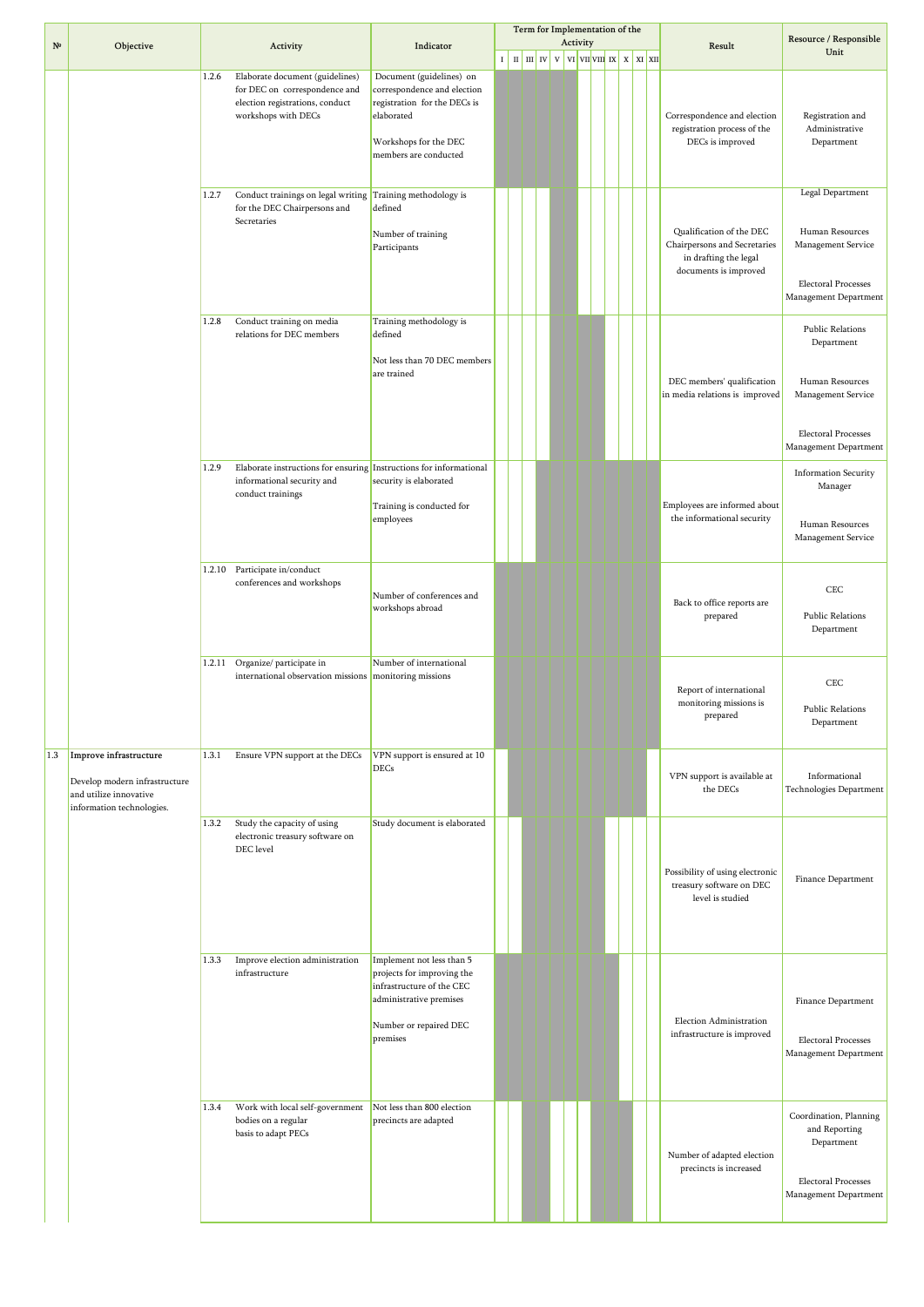|              |           |        |                                                                                            |                                                                                                                                                                                                 |  |  |  | Term for Implementation of the<br>Activity                                                                                                                                                           |  |  |                                                                                                                                                   | Resource / Responsible                                                                                       |
|--------------|-----------|--------|--------------------------------------------------------------------------------------------|-------------------------------------------------------------------------------------------------------------------------------------------------------------------------------------------------|--|--|--|------------------------------------------------------------------------------------------------------------------------------------------------------------------------------------------------------|--|--|---------------------------------------------------------------------------------------------------------------------------------------------------|--------------------------------------------------------------------------------------------------------------|
| $N^{\Omega}$ | Objective |        | Activity                                                                                   | Indicator                                                                                                                                                                                       |  |  |  | $\mathbf{r}$   $\mathbf{n}$   $\mathbf{m}$   $\mathbf{rv}$   $\mathbf{v}$   $\mathbf{vn}$   $\mathbf{vn}$   $\mathbf{vx}$   $\mathbf{x}$   $\mathbf{x}$   $\mathbf{x}$   $\mathbf{x}$   $\mathbf{x}$ |  |  | Result                                                                                                                                            | Unit                                                                                                         |
|              |           | 1.3.5  | Take PWDs' needs into<br>consideration while<br>equipping PECs                             | Number of special election<br>booths<br>Not less than one magnifying<br>lens is available at the election<br>precinct                                                                           |  |  |  |                                                                                                                                                                                                      |  |  | The special polling booths are<br>available at the identified<br>election precincts<br>Magnifying lens are available<br>at all election precincts | Coordination, Planning<br>and Reporting<br>Department<br><b>Electoral Processes</b><br>Management Department |
|              |           | 1.3.6  | Define unified norms for sorting<br>and deleting information in an<br>electronic format    | The rule for sorting and<br>deleting information in an<br>electronic format is defined in<br>compliance with the legislation<br>and the rule is established                                     |  |  |  |                                                                                                                                                                                                      |  |  | The rule for sorting and<br>deleting information in an<br>electronic format is<br>established                                                     | Registration and<br>Administrative<br>Department<br>Informational<br>Technologies Department                 |
|              |           | 1.3.7  | Improve online process for<br>property/assets registry at the<br>Administration;           | Asset tracking software is<br>introduced<br>Electronic database covers all<br>records on administration<br>assets                                                                               |  |  |  |                                                                                                                                                                                                      |  |  | Asset tracking system is<br>improved                                                                                                              | Finance Department<br>Informational<br><b>Technologies Department</b>                                        |
|              |           | 1.3.8  | Update electronic system of<br>correspondence (e-Document)                                 | Content and technical support<br>of electronic system of<br>correspondence (e-Document)<br>is updated                                                                                           |  |  |  |                                                                                                                                                                                                      |  |  | Electronic system of<br>correspondence (e-Document)<br>is updated                                                                                 | Registration and<br>Administrative<br>Department                                                             |
|              |           | 1.3.9  | <b>Improve Election Process</b><br>Management System (EPMS)                                | Module for the registration of<br>candidates, observers and<br>representatives of election<br>subjects is updated                                                                               |  |  |  |                                                                                                                                                                                                      |  |  | Flexible and operative EPMS<br>module for the registration of<br>candidate, observers and<br>representatives of election<br>subjects is updated   | Informational<br>Technologies Department<br>Registration and<br>Administrative<br>Department                 |
|              |           |        | 1.3.10 Improve Election Process<br>Management System (EPMS)                                | Based on needs existing<br>modules are updated or new<br>modules are added                                                                                                                      |  |  |  |                                                                                                                                                                                                      |  |  | Based on needs EPMS existing<br>modules are updated or new<br>modules are added                                                                   | Informational<br>Technologies Department                                                                     |
|              |           | 1.3.11 | Update service unite/ develop<br>infrastructure for monitoring the<br>informational system | Service(s) are developed                                                                                                                                                                        |  |  |  |                                                                                                                                                                                                      |  |  | Service(s) are introduced and<br>utilized / monitoring system<br>works properly                                                                   | Informational<br>Technologies Department<br><b>Information Security</b><br>Manager<br>Finance Department     |
|              |           |        | 1.3.12 Work with state agencies in order<br>to place PECs in appropriate<br>buildings      | Plan for cooperation with state<br>agencies is developed<br>Plan for placement the PECs in<br>buildings is developed<br>Alternative plan of PEC<br>placement is included in the<br>initial plan |  |  |  |                                                                                                                                                                                                      |  |  | PECs are placed according to Management Department<br>the plan                                                                                    | <b>Electoral Processes</b><br>District Election<br>Commissions                                               |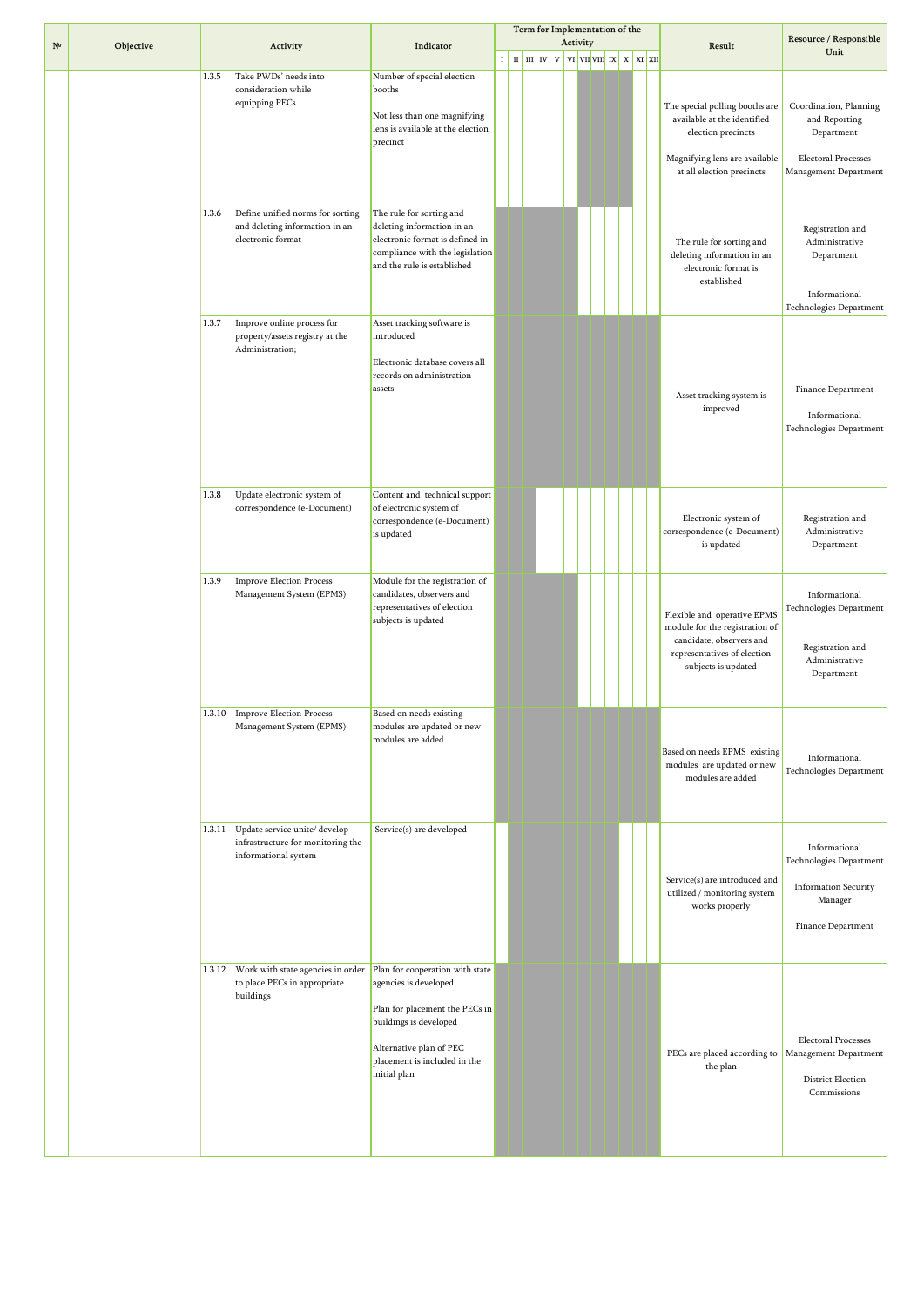| $N^{\circ}$ | Objective                                                                                                                                                                                                                                    |       | Activity                                                                                                | Indicator                                                                                                                                                                                                            |                                                         |  | Term for Implementation of the<br>Activity                                                 |  |  | Result                                                                                | Resource / Responsible                                                                                                |
|-------------|----------------------------------------------------------------------------------------------------------------------------------------------------------------------------------------------------------------------------------------------|-------|---------------------------------------------------------------------------------------------------------|----------------------------------------------------------------------------------------------------------------------------------------------------------------------------------------------------------------------|---------------------------------------------------------|--|--------------------------------------------------------------------------------------------|--|--|---------------------------------------------------------------------------------------|-----------------------------------------------------------------------------------------------------------------------|
|             |                                                                                                                                                                                                                                              |       |                                                                                                         |                                                                                                                                                                                                                      | $I$ $\parallel$ $II$ $\parallel$ $III$ $\parallel$ $IV$ |  | $\mathbf{v}$ vi $\mathbf{v}$ vi $\mathbf{v}$ vi $\mathbf{v}$ x $\mathbf{x}$ x $\mathbf{x}$ |  |  |                                                                                       | Unit                                                                                                                  |
| $1.4\,$     | Strengthen the image<br>Increase level of trust toward the<br>Election Administration among<br>stakeholders and voters. Position<br>the CEC as a regional<br>thought leader, offering its<br>assistance in the election<br>management field. | 1.4.1 | Update image-advertisement<br>concept                                                                   | Concept is updated<br>New Advertisements<br>(audio/video) are created and<br>aired<br>Printed informational-image<br>materials are developed and<br>placed<br>Internet and outdoor banners<br>are created and placed |                                                         |  |                                                                                            |  |  | Image Campaign of Election<br>Administration is<br>Implemented                        | Public Relations<br>Department                                                                                        |
|             |                                                                                                                                                                                                                                              | 1.4.2 | Update the CEC web-page                                                                                 | Webpage is updated<br>Webpage is adapted for<br>visually impaired voters                                                                                                                                             |                                                         |  |                                                                                            |  |  | CEC web-page is improved                                                              | <b>Public Relations</b><br>Department                                                                                 |
|             |                                                                                                                                                                                                                                              | 1.4.3 | Implement projects and programs<br>in cooperation with international<br>organizations and foreign EMBs. | Number of implemented<br>projects and programs<br>upon request                                                                                                                                                       |                                                         |  |                                                                                            |  |  | Projects are implemented<br>upon request                                              | CEC<br>CEC Training Center                                                                                            |
|             |                                                                                                                                                                                                                                              | 1.4.4 | Organize/host Annual Meeting of<br>Election Management Bodies<br>(EMB)                                  | Theme of the conference is<br>defiled<br>Participants are invited<br>Logistics of the conference is<br>ensured<br>Number of participant<br>organizations                                                             |                                                         |  |                                                                                            |  |  | Annual Meeting of Election<br>Management Bodies (EMB) is<br>conducted                 | Public Relations<br>Department<br>Finance Department                                                                  |
|             |                                                                                                                                                                                                                                              | 1.4.5 | Organize CEC informational<br>Center                                                                    | Contest for operators is<br>organized<br>Operators are selected<br>Qualification of operators is<br>increased<br>Number of calls                                                                                     |                                                         |  |                                                                                            |  |  | The service is delivered to the<br>interested person via the<br>informational centers | Coordination, Planning<br>and Reporting<br>Department<br>Human Resources<br>Management Service<br>CEC Training Center |
|             |                                                                                                                                                                                                                                              | 1.4.6 | Create electronic version of the<br>exhibition - History of Elections                                   | Electronic version of the<br>exhibition is uploaded on the<br>web-page                                                                                                                                               |                                                         |  |                                                                                            |  |  | Popularization of the History<br>of Elections                                         | Public Relations<br>Department<br>Informational<br>Technologies Department                                            |
|             |                                                                                                                                                                                                                                              | 1.4.7 | Organize social events                                                                                  | Not less than 3 social events<br>are organized                                                                                                                                                                       |                                                         |  |                                                                                            |  |  | Social events are organized                                                           | Human Resources<br>Management Service                                                                                 |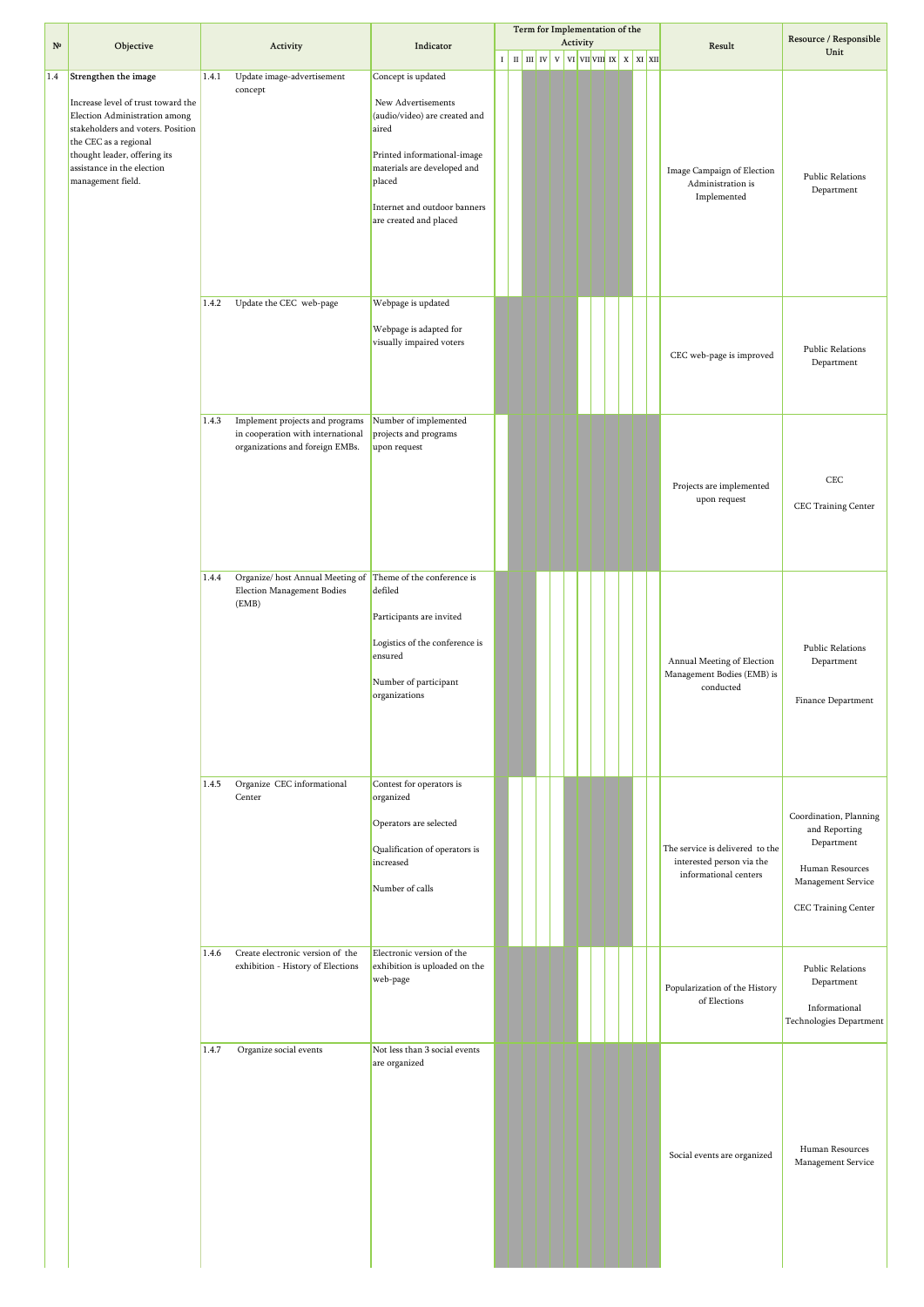|             |                                                                                                                                                                                                       |       |                                                                                                                                         |                                                                                                                                                                     |  | Term for Implementation of the                                                                                                                              |  | Activity |  |  |                                                                                                                         | Resource / Responsible                                                                                                                                           |
|-------------|-------------------------------------------------------------------------------------------------------------------------------------------------------------------------------------------------------|-------|-----------------------------------------------------------------------------------------------------------------------------------------|---------------------------------------------------------------------------------------------------------------------------------------------------------------------|--|-------------------------------------------------------------------------------------------------------------------------------------------------------------|--|----------|--|--|-------------------------------------------------------------------------------------------------------------------------|------------------------------------------------------------------------------------------------------------------------------------------------------------------|
| $N^{\circ}$ | Objective                                                                                                                                                                                             |       | Activity                                                                                                                                | Indicator                                                                                                                                                           |  | $\begin{bmatrix} 1 & \text{m} & \text{m} & \text{iv} & \text{v} & \text{v} & \text{v} & \text{v} & \text{v} & \text{v} & \text{v} & \text{v} \end{bmatrix}$ |  |          |  |  | Result                                                                                                                  | Unit                                                                                                                                                             |
|             | <b>Strategic Pillar 2: Civic and Voter Education</b>                                                                                                                                                  |       |                                                                                                                                         |                                                                                                                                                                     |  |                                                                                                                                                             |  |          |  |  |                                                                                                                         |                                                                                                                                                                  |
|             |                                                                                                                                                                                                       |       | Increase the level of civic engagement through educational programs; increase voter turnout and increase the number of informed voters. |                                                                                                                                                                     |  |                                                                                                                                                             |  |          |  |  |                                                                                                                         |                                                                                                                                                                  |
| 2.1         | Civic and voter education<br>initiatives<br>Increase awareness among the<br>citizenry and increase civic and<br>electoral participation through<br>effective and continuous<br>educational campaigns. | 2.1.1 | External communication plan of<br>the Election administration is<br>developed                                                           | Plans is developed                                                                                                                                                  |  |                                                                                                                                                             |  |          |  |  | External communication plan<br>is implemented                                                                           | <b>Public Relations</b><br>Department                                                                                                                            |
|             |                                                                                                                                                                                                       | 2.1.2 | Carry out informational campaign                                                                                                        | Informational campaign is<br>implemented (Via television,<br>radio, printed media and<br>internet)<br>Not less than one<br>informational campaign is<br>implemented |  |                                                                                                                                                             |  |          |  |  | Informational campaign for<br>voters is implemented                                                                     | <b>Public Relations</b><br>Department                                                                                                                            |
|             |                                                                                                                                                                                                       | 2.1.3 | Develop/improve and implement<br>Information-educational campaign<br>for young voters.                                                  | Syllabus is developed<br>Number of the types of<br>information-educations<br>materials developed<br>Number of conducted events<br>Number of participants            |  |                                                                                                                                                             |  |          |  |  | Information-educational<br>programs for young voters are<br>developed and implemented                                   | CEC Training Center                                                                                                                                              |
|             |                                                                                                                                                                                                       | 2.1.4 | Improve and implement special<br>election-study course for the<br>defined educational institutions                                      | Number of Universities<br>Number of Participants                                                                                                                    |  |                                                                                                                                                             |  |          |  |  | Special election-study course<br>for the defined educational<br>institutions is provided                                | CEC Training Center                                                                                                                                              |
|             |                                                                                                                                                                                                       | 2.1.5 | Implement Election Development Study materials are updated<br>Schools                                                                   | Training of Trainers (ToT) is<br>implemented<br>Number of schools<br>Number of participants                                                                         |  |                                                                                                                                                             |  |          |  |  | Election Development School<br>is implemented                                                                           | Working Group<br>District Election<br>Commissions                                                                                                                |
|             |                                                                                                                                                                                                       | 2.1.6 | Implement informational -study<br>program for the final grade public<br>school students                                                 | Program is elaborated<br>Training of Trainers (ToT) in<br>conducted<br>Public Schools (number)<br>Number of Participants                                            |  |                                                                                                                                                             |  |          |  |  | Informational-study program<br>is implemented in public<br>schools including the schools<br>in high mountainous regions | CEC Training Center<br><b>Electoral Processes</b><br>Management Department<br>Relevant District Election<br>Commissions                                          |
|             |                                                                                                                                                                                                       | 2.1.7 | Define effective mechanism for<br>communication with the out of<br>country voters and ensure their<br>awareness                         | Number of the informational<br>channels used                                                                                                                        |  |                                                                                                                                                             |  |          |  |  | Awareness of the out of<br>country voters is ensured<br>through the relevant<br>mechanism                               | <b>Public Relations</b><br>Department<br>Electoral Processes<br>Management Department                                                                            |
|             |                                                                                                                                                                                                       | 2.1.8 | Design and implement educational Information-educational<br>programs for ethnic minority<br>voters                                      | materials developed<br>Number of events<br>Number of participants                                                                                                   |  |                                                                                                                                                             |  |          |  |  | Educational programs for<br>ethnic minority voters are<br>implemented                                                   | Coordination, Planning<br>and Reporting<br>Department<br><b>Public Relations</b><br>Department<br>CEC Training Center<br><b>District Election</b><br>Commissions |

 $\overline{2}$ .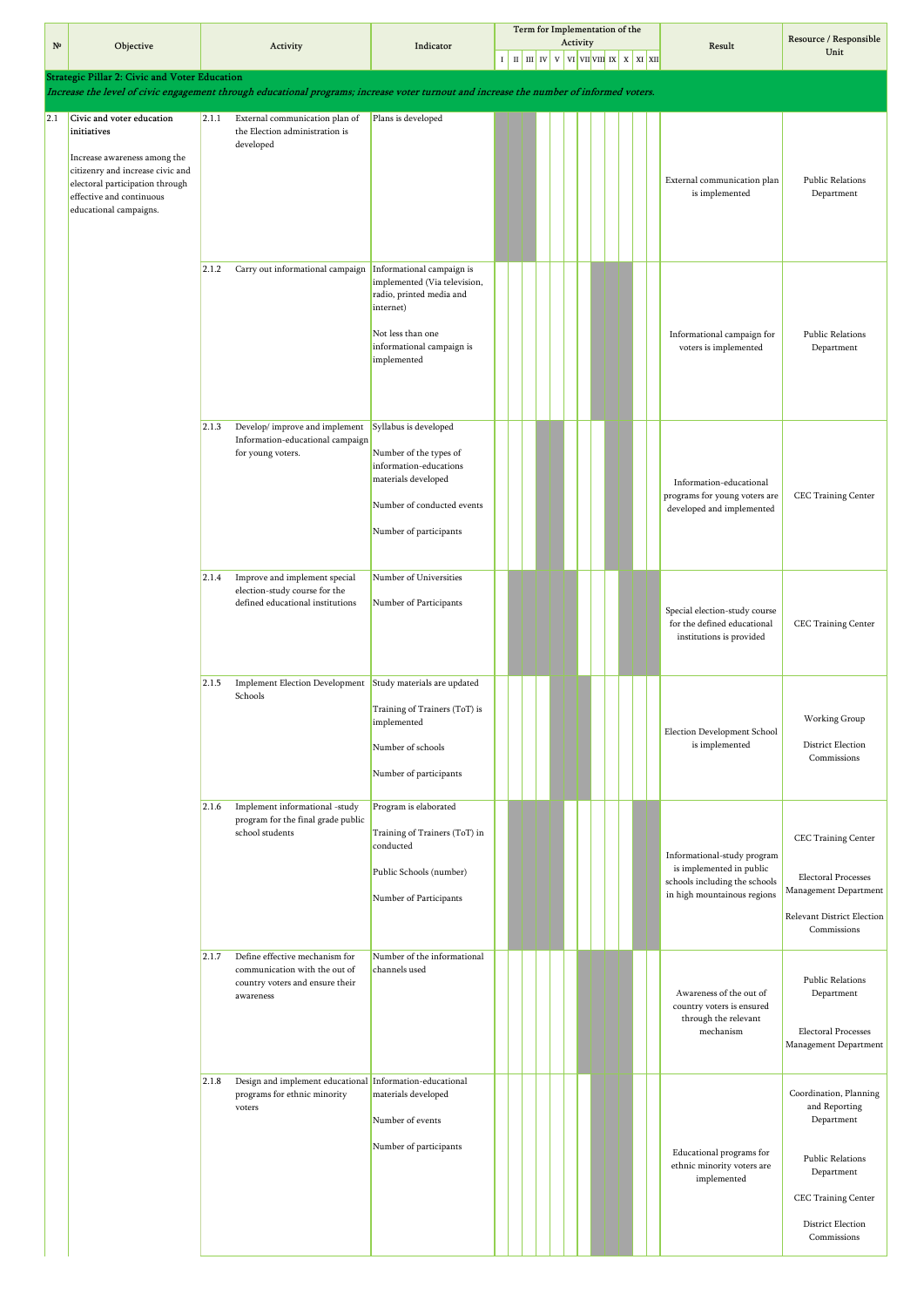|              |                                                                                                                                                                                                                                                                                                |       |                                                                                                          |                                                                                                                                                                                                       |         |  |          | Term for Implementation of the                                                                                                                                                                                                                                        |  |                                                                                                           |                                                                                                                                                           |
|--------------|------------------------------------------------------------------------------------------------------------------------------------------------------------------------------------------------------------------------------------------------------------------------------------------------|-------|----------------------------------------------------------------------------------------------------------|-------------------------------------------------------------------------------------------------------------------------------------------------------------------------------------------------------|---------|--|----------|-----------------------------------------------------------------------------------------------------------------------------------------------------------------------------------------------------------------------------------------------------------------------|--|-----------------------------------------------------------------------------------------------------------|-----------------------------------------------------------------------------------------------------------------------------------------------------------|
| $N^{\Omega}$ | Objective                                                                                                                                                                                                                                                                                      |       | Activity                                                                                                 | Indicator                                                                                                                                                                                             |         |  | Activity |                                                                                                                                                                                                                                                                       |  | Result                                                                                                    | Resource / Responsible<br>Unit                                                                                                                            |
|              |                                                                                                                                                                                                                                                                                                |       |                                                                                                          |                                                                                                                                                                                                       | $\bf I$ |  |          | $\left  \begin{array}{c c c c c} \hline \ \text{ii} & \text{iii} \end{array} \right $ v $\left  \begin{array}{c c c} \text{vi} & \text{vii} & \text{ivii} \end{array} \right $ x $\left  \begin{array}{c c c} \text{x} & \text{x} & \text{ixiii} \end{array} \right $ |  |                                                                                                           |                                                                                                                                                           |
|              |                                                                                                                                                                                                                                                                                                | 2.1.9 | Develop and implement<br>educational programs for persons<br>with disabilities                           | Information educational<br>materials are developed<br>Number of events<br>Number of participants                                                                                                      |         |  |          |                                                                                                                                                                                                                                                                       |  | Educational programs for<br>voters with disabilities are<br>implemented                                   | Coordination, Planning<br>and Reporting<br>Department<br><b>Public Relations</b><br>Department<br>CEC Training Center<br>District Election<br>Commissions |
| 2.2          | Increase level of electoral<br>culture<br>Design and implement creative<br>civic education projects that<br>engage stakeholders and the<br>general public; increase<br>awareness about the electoral<br>process and contribute to the<br>development of political culture<br>among the public. | 2.2.1 | Design and implement<br>informational/educational<br>programs for stakeholders and<br>interested parties | Program is designed<br>Number of meetings<br>Number of participant<br>parties/subjects<br>Number of local observer<br>NGOs/media<br>Number of state agencies<br>Number of other interested<br>persons |         |  |          |                                                                                                                                                                                                                                                                       |  | Study programs for<br>stakeholders are implemented                                                        | CEC<br><b>CEC Training Center</b>                                                                                                                         |
|              |                                                                                                                                                                                                                                                                                                | 2.2.2 | Support the conduct of internal<br>elections in various<br>organizations/institutions                    | Number of organizations<br>which received election service<br>on the basis of their request                                                                                                           |         |  |          |                                                                                                                                                                                                                                                                       |  | Service is delivered to various<br>organizations/institutions for<br>conducting internal elections        | Electoral Processes<br>Management Department<br>CEC Training Center                                                                                       |
|              |                                                                                                                                                                                                                                                                                                | 2.2.3 | Orginize incentive events to<br>promotion popularization of<br>elections                                 | Not less than 4 events<br>conducted<br>Number of participants<br>Organize open house days at<br>the Election administration                                                                           |         |  |          |                                                                                                                                                                                                                                                                       |  | Incentive contests and open<br>house days for the promotion<br>of election popularization is<br>conducted | <b>CEC Training Center</b><br><b>Public Relations</b><br>Department<br>Coordination, Planning<br>and Reporting<br>Department                              |
|              |                                                                                                                                                                                                                                                                                                | 2.3.1 | Organize grant contests                                                                                  | Number of priorities<br>Not less than one grant<br>competition is conducted<br>Number of financed projects<br>Reports on projects and<br>monitoring reports                                           |         |  |          |                                                                                                                                                                                                                                                                       |  | Grant contsers are organized                                                                              | CEC<br><b>CEC Training Center</b>                                                                                                                         |
|              |                                                                                                                                                                                                                                                                                                | 2.3.2 | Organize meetings with<br>stakeholders                                                                   | Number of meetings                                                                                                                                                                                    |         |  |          |                                                                                                                                                                                                                                                                       |  | Meetings with stakeholders<br>are conducted                                                               | CEC<br>CEC Training Center                                                                                                                                |

**Strategic Pillar 3: Electoral Environment**

**Create an inclusive electoral environment through the active participation of stakeholders in election processes, support improved legislation.**

| 3.1 | Support improved legal    | 3.1.1 | Ensure training programs at all     | Training program is elaborated |  |  |  |  |                               |                            |
|-----|---------------------------|-------|-------------------------------------|--------------------------------|--|--|--|--|-------------------------------|----------------------------|
|     | framework                 |       | level of election administration on |                                |  |  |  |  |                               | <b>CEC Training Center</b> |
|     | Improved election dispute |       | legislation issues and EDR          | Number of conducted trainings  |  |  |  |  |                               |                            |
|     | resolution (EDR) process  |       |                                     |                                |  |  |  |  | Training programs are ensured | Legal Department           |
|     |                           |       |                                     |                                |  |  |  |  |                               |                            |
|     |                           |       |                                     |                                |  |  |  |  |                               |                            |
|     |                           |       |                                     |                                |  |  |  |  |                               |                            |
|     |                           | 3.1.2 | Improve guideline for dispute       | Guideline is updated           |  |  |  |  |                               |                            |
|     |                           |       | resolution and conduct meetings     | /improved                      |  |  |  |  |                               |                            |
|     |                           |       | with NGOs                           |                                |  |  |  |  | Guideline for dispute         | Legal Department           |
|     |                           |       |                                     | Meetings are conducted         |  |  |  |  | resolution is improved        |                            |
|     |                           |       |                                     |                                |  |  |  |  |                               |                            |
|     |                           |       |                                     |                                |  |  |  |  |                               |                            |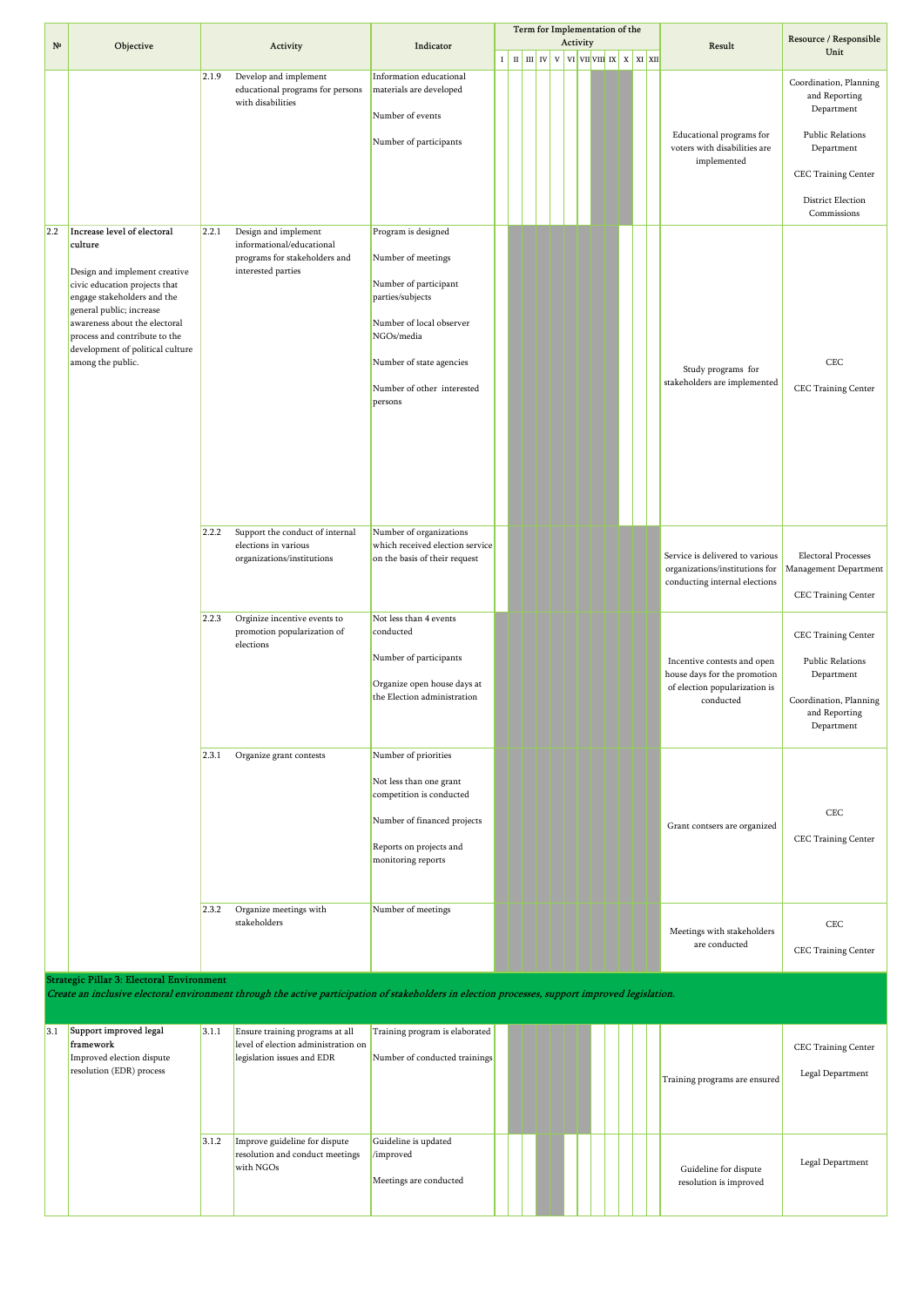|             |                                                                                                                                                                                                                  |                                                                                                                                |                                                                                                                |        |  |  | Activity | Term for Implementation of the                                   |  |                                                                                                                    | Resource / Responsible                                                                                                                                   |
|-------------|------------------------------------------------------------------------------------------------------------------------------------------------------------------------------------------------------------------|--------------------------------------------------------------------------------------------------------------------------------|----------------------------------------------------------------------------------------------------------------|--------|--|--|----------|------------------------------------------------------------------|--|--------------------------------------------------------------------------------------------------------------------|----------------------------------------------------------------------------------------------------------------------------------------------------------|
| $N^{\circ}$ | Objective                                                                                                                                                                                                        | Activity                                                                                                                       | Indicator                                                                                                      | $\;$ I |  |  |          | $\ $ II $\ $ IV $\ $ V $\ $ VI $\ $ VIII $\ $ IX $\ $ X $\ $ XII |  | Result                                                                                                             | Unit                                                                                                                                                     |
| 3.2         | Ensure electoral integrity<br>Ensure integrity of electoral<br>process by<br>addressing vulnerabilities and<br>mitigating risks                                                                                  | 3.2.1<br>Ensure electoral integrity                                                                                            | Election integrity<br>management plan is developed<br>Election integrity<br>management plan is approved        |        |  |  |          |                                                                  |  | Process of supporting<br>electoral integrity is launched                                                           | Working Group<br>CEC                                                                                                                                     |
| 3.3         | Ensure an inclusive electoral<br>environment<br>Ensure an equal and accessible<br>electoral environment and<br>improve existing mechanisms for<br>disseminating election related<br>information to stakeholders. | 3.3.1<br>During the CEC informational<br>campaign inform persons with<br>disabilities about the services<br>available for them | Presentation is prepared<br>Informational meetings are<br>conducted<br>Informational materials are<br>prepared |        |  |  |          |                                                                  |  | Informational campaign for<br>persons with disabilities is<br>implemented                                          | Coordination, Planning<br>and Reporting<br>Department<br><b>Public Relations</b><br>Department                                                           |
|             |                                                                                                                                                                                                                  | 3.3.2<br>During the CEC informational<br>campaign inform ethnic minorities<br>about the services available for<br>them         | Presentation is prepared<br>Informational meetings are<br>conducted<br>Informational materials are<br>prepared |        |  |  |          |                                                                  |  | Informational campaign for<br>ethnic minorities is<br>implemented                                                  | Coordination, Planning<br>and Reporting<br>Department<br><b>Public Relations</b><br>Department                                                           |
|             |                                                                                                                                                                                                                  | Create a pool of potential DEC and Pool of potential employees is<br>3.3.3<br>PEC members                                      | created through various<br>projects<br>Data on ethnic minority<br>representatives is included in<br>database   |        |  |  |          |                                                                  |  | Pool of potential DEC and<br>PEC members is created                                                                | CEC Training Center<br><b>Electoral Processes</b><br>Management Department<br><b>District Election</b><br>Commissions                                    |
|             |                                                                                                                                                                                                                  | 3.3.4<br>Ensure translation of election<br>documents for ethnic minority<br>representatives                                    | Number of materials and<br>material types translated into<br>Armenian and Azeri languages                      |        |  |  |          |                                                                  |  | Election documentation is<br>accessible for ethnic minority<br>representatives                                     | <b>CEC Training Center</b><br>Coordination, Planning<br>and Reporting<br>Department                                                                      |
| 3.4         | Support the development of an 3.4.1<br>environment with greater<br>gender equality<br>Develop and implement the<br>Election Administration's gender                                                              | Develop/ improve gender policy of Gender policy document is<br>election administration                                         | improved                                                                                                       |        |  |  |          |                                                                  |  | Gender policy of election<br>administration is implemented                                                         | Gender Equality<br>Commission<br>CEC Training Center                                                                                                     |
|             | equality policy; encourage<br>women's participation in political<br>and public life.                                                                                                                             | 3.4.2<br>Take gender equality into<br>consideration while<br>organizing grant competitions.                                    | Number of financed projects<br>that considers gender equality<br>aspects                                       |        |  |  |          |                                                                  |  | gender equality issues are<br>considered while organizing<br>grant competitions                                    | CEC<br><b>CEC Training Center</b>                                                                                                                        |
|             |                                                                                                                                                                                                                  | 3.4.3<br>Training for election<br>administration officials on gender<br>equality issues in election context                    | Number of conducted trainings<br>Number of training<br>participants                                            |        |  |  |          |                                                                  |  | Awareness of election<br>administration officials is<br>increased on gender equality<br>issues in election context | Gender Equality<br>Commission<br>CEC Training Center                                                                                                     |
|             |                                                                                                                                                                                                                  | Training of potential female<br>3.4.4<br>candidates on election procedures.                                                    | Number of trainings<br>Number of participants                                                                  |        |  |  |          |                                                                  |  | Training for female<br>candidates is conducted                                                                     | Gender Equality<br>Commission<br>CEC Training Center                                                                                                     |
|             |                                                                                                                                                                                                                  | Process election data according to<br>3.4.5<br>gender composition                                                              | Data on candidates and voters<br>who participated in elections is<br>processed according to gender             |        |  |  |          |                                                                  |  | Election data according to<br>gender is published at the CEC<br>web-page                                           | <b>Electoral Processes</b><br>Management Department<br>Informational<br>Technologies Department<br>Coordination, Planning<br>and Reporting<br>Department |